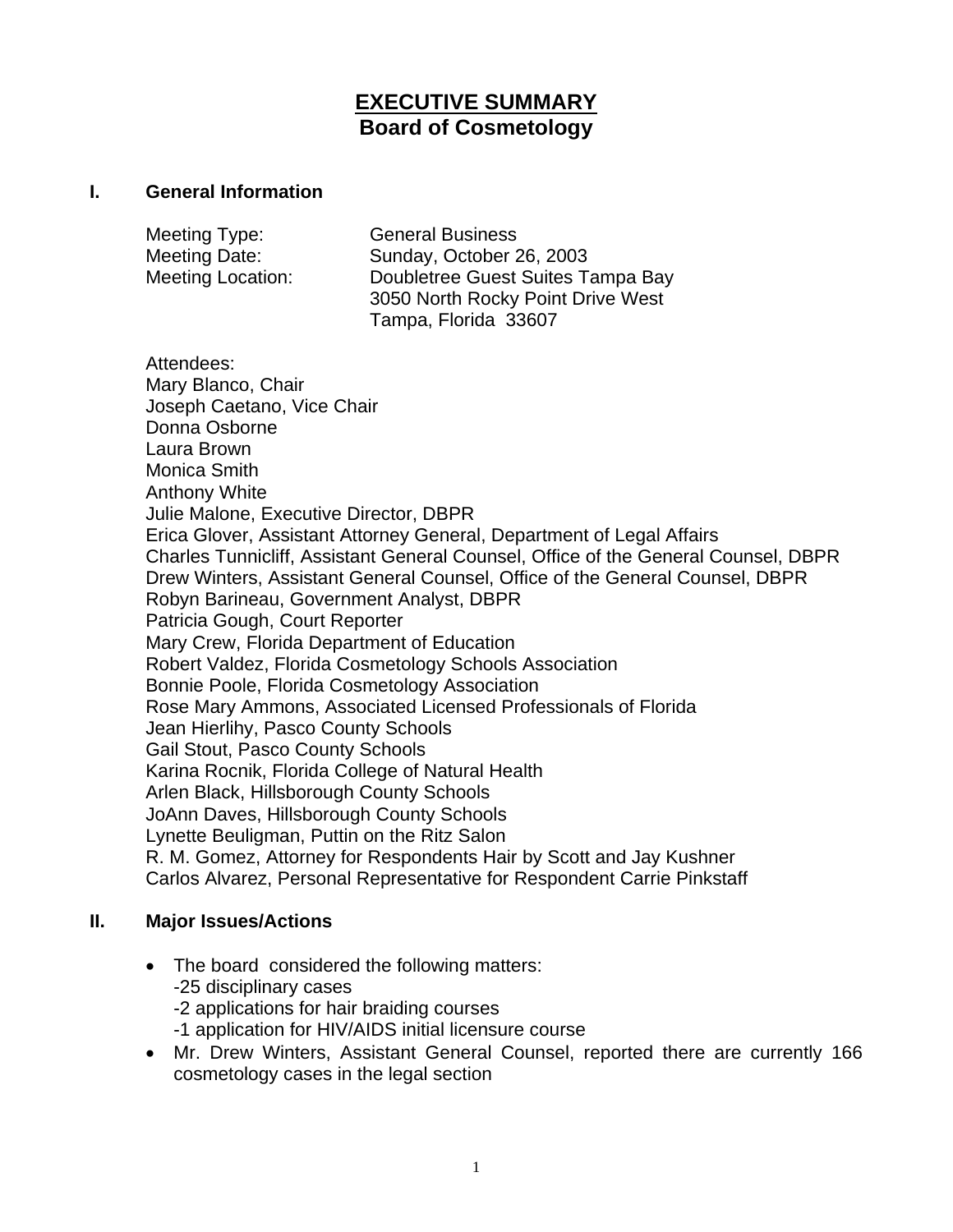- The board agreed to allow Mr. Winters to work with the Rules Committee and the Assistant Attorney General on the citation rules and bring a proposal back to the board for consideration at the next board meeting
- Ms. Mary Crew of the Florida Department of Education explained occupational completion points and how they are derived
- Ms. Donna Osborne mentioned her attendance at the National Interstate Council meeting and the concerns other states have including effective communication of laws by schools and increasing curriculum hours
- Ms. Julie Malone, Executive Director, informed the board that the department will pursue limited legislation during the 2004 legislative session; only legislation that affects the entire department will be included in the department's 2004 legislative agenda
- Ms. Malone mentioned to the board that the department has no concerns with the board seeking separate sponsorship on their 2004 legislative initiatives
- Vice Chair Joseph Caetano informed the board that he understands a legislative proposal is being presented to the 2004 Legislature exempting make-up artists from licensure
- Vice Chair Caetano advised the board that a group of individuals has hired former legislator John Grant to lobby the Legislature for booth rental regulation
- Ms. Malone informed the board that as of June 30, 2003, the board's net assets were (\$603,798)
- Chair Blanco mentioned the need to increase fees which do not require a statutory change and are allowable by rule
- The board agreed to discuss at its next meeting increasing educational school hours for the nail specialty registration and the facial specialty registration as well as incorporating the body wrapping registration into the facial specialty registration
- Ms. Malone reminded the board about properly disposing of board meeting materials
- Ms. Erica Glover, Assistant Attorney General, advised the board that a technical change to rules 61G5-29.001(2)(a) and 61G5-29.012(2)(a), Florida Administrative Code, was made to incorporate a new statute chapter reference
- Ms. Malone mentioned the 2003-2004 Sweep Results by Region, Sting Results, and Complaints Reports provided by Regulation
- Ms. Malone informed the board that computer-based testing resumed October 14, 2003
- Ms. Malone mentioned the letters to Chairman Bill Thomas of the Committee on Ways and Means; Noreen Marie Haynes, LMT; Maya Thomas; and Hui Ding included in the agenda for informational purposes
- The board agreed to conduct its next meeting on Sunday, January 11, 2004, at 9 a.m., in Tallahassee, Florida

### **III. Legislation/Rule Promulgation**

• Ms. Glover will notice for rule development the fees rules, the nail and facial specialty registration educational hours rules, and the body wrapping registration rules